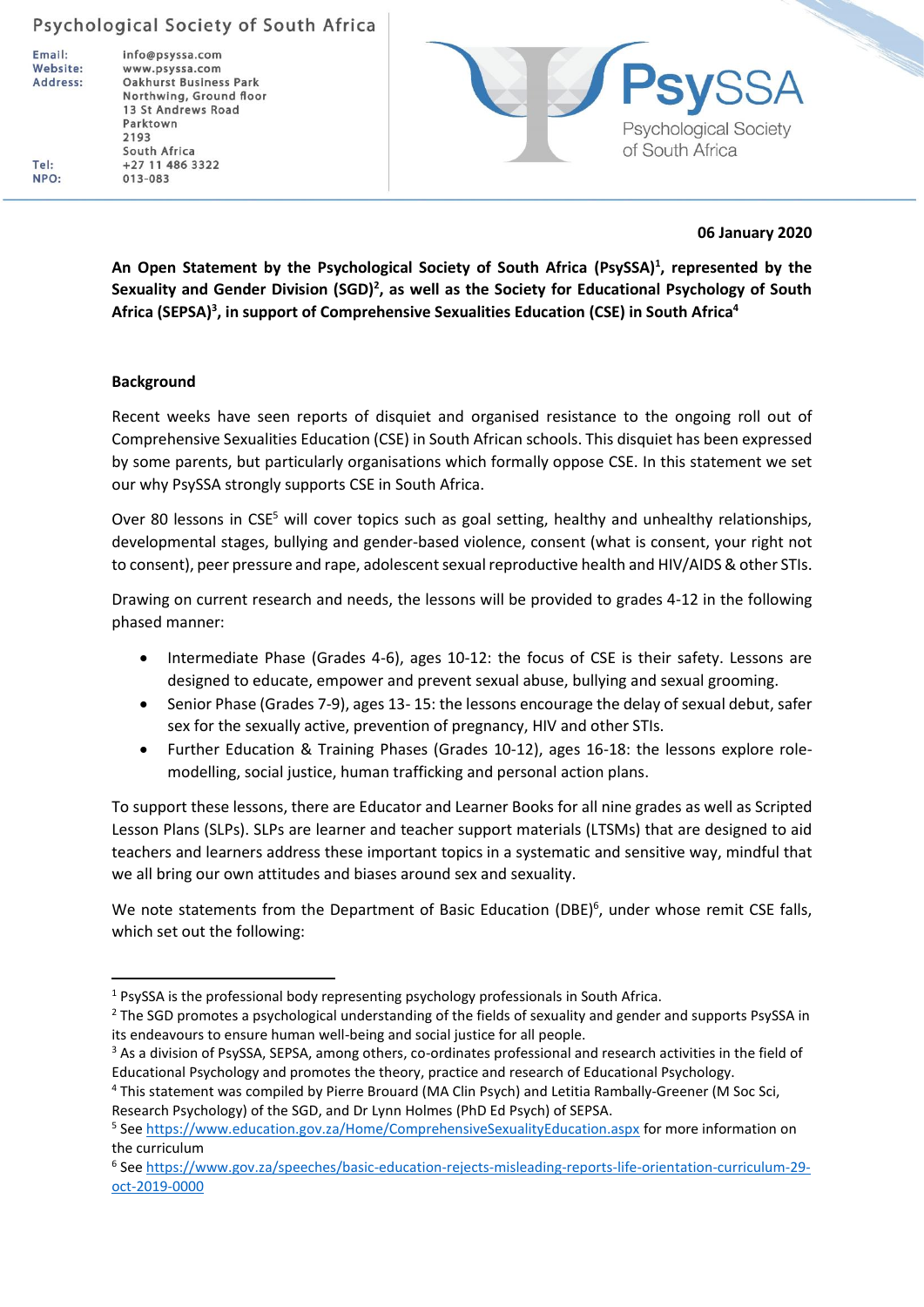Email: Website: Address:

Tel: NPO: info@psyssa.com www.psyssa.com **Oakhurst Business Park** Northwing, Ground floor 13 St Andrews Road Parktown 2193 South Africa +27 11 486 3322 013-083



- Low sexual debut in adolescents; age disparate relationships between girls and older men; high birth rates among adolescents and teenagers (only one third of girls stay in school during their pregnancy and return following childbirth); the fact that more than a third of girls and boys (35.4%) experience sexual violence before the age of 17; a decline in HIV knowledge; have necessitated the age appropriate sexualities and relationship education that builds resilience, confidence and assertion amongst young people.
- Early sexual debut leads to mental health issues such as depression, vulnerability to violence and poor educational outcomes.
- Most parents and caregivers do not talk to their children about sexuality, which can lead to experimentation and risky sexual behaviours.
- The core aim of the CSE is to ensure that learners can build an understanding of concepts, content, values and attitudes related to sexuality, sexual behaviour change as well as leading safe and healthy lives.
- The Comprehensive Sexuality Education has been part of the curriculum since the year 2000 in life skills and orientation lessons.

We further note that:

- Every week in South Africa nearly 1500 adolescents and young adults (15-24 years) are infected with HIV. Of those close to 1300 are young girls [1].
- A nationwide survey found that the age of sexual debut among adolescents is now younger than it has been since 2012 [1-2]. Additionally, there has been an increase in the reporting of multiple sexual partners among this age group [2]. Condom use among both males and female is also lower [2]. These factors put young people at high risk for HIV infection, sexually transmitted infections (which could have lifelong consequences) and unplanned pregnancies.
- Supporting learners to complete secondary school has been proven to be a significant protective factor in preventing HIV infection [3]. Studies also indicate that if condoms are used during sexual debut then there is a higher likelihood that they will be used consistently in the future [1]. The best means to implement these interventions is through information and structured education on these topics.
- Sexualities education has been shown to foster positive, healthy social and emotional development. It may also enhance self-determination, competence, and is a safe means of encouraging self-reflection.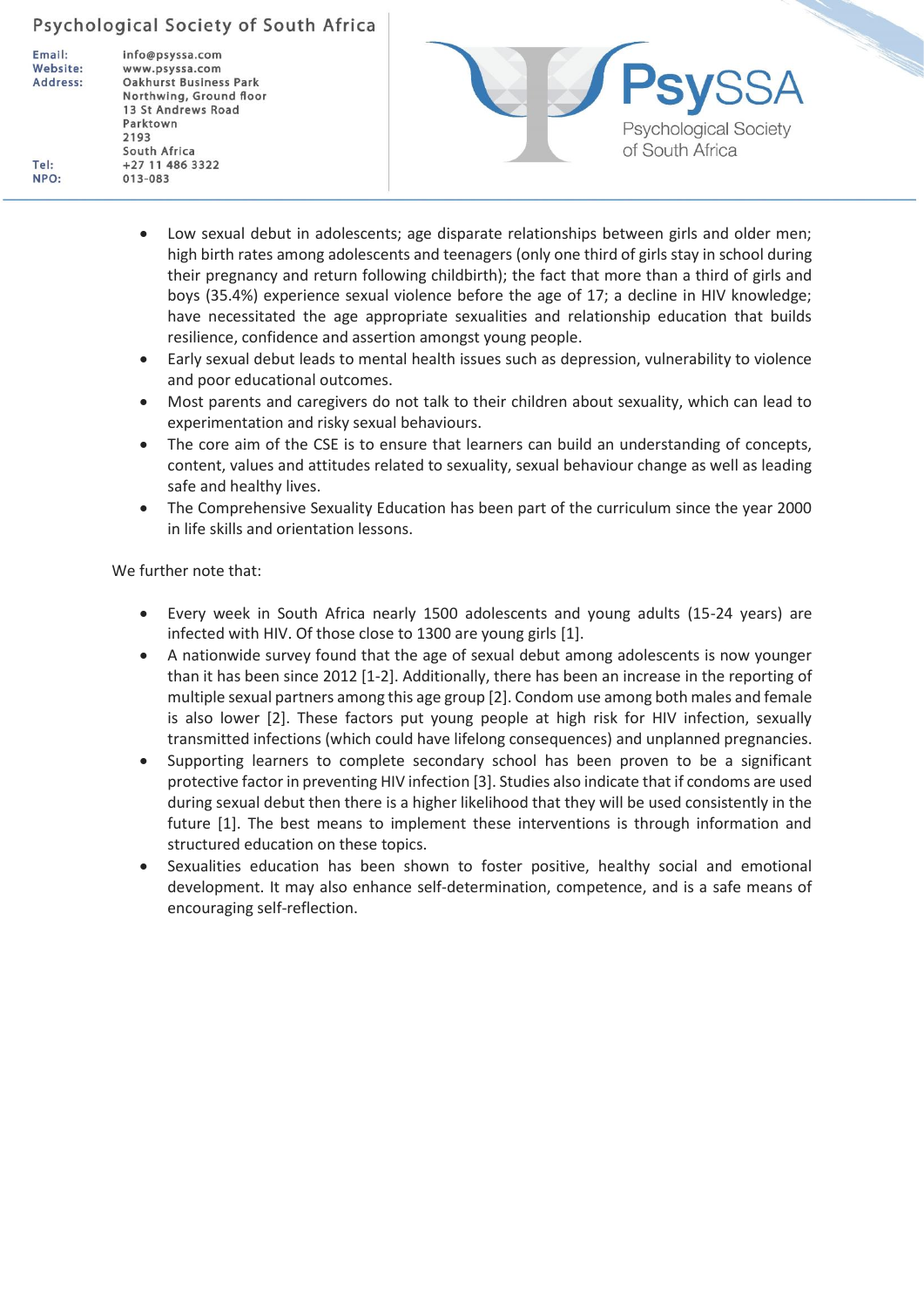Email: Website: Address:

Tel:

NPO:

info@psyssa.com www.psyssa.com **Oakhurst Business Park** Northwing, Ground floor 13 St Andrews Road Parktown 2193 South Africa +27 11 486 3322 013-083



Furthermore, the DBE points out that research shows that CSE:

- does not sexualise children;
- does not increase sexual activity, sexual risk-taking behaviour or STI/HIV infection rates
- delays sexual debut and promotes safe sexual behaviour;
- increases knowledge of different aspects of sexuality and the risks of early and unintended pregnancy, HIV and other STIs;
- decreases the number of sexual partners;
- reduces sexual risk taking; and
- increases use of condoms and other forms of contraception.

CSE has been designed in recognition of the risks young people face and is an intervention to address and potentially mitigate risks faced most predominately in adolescence. Large-scale programmes for adolescents are an important priority population in South Africa [6]. Programmes and interventions directly addressing the unique social and developmental challenges faced by adolescents should be prioritised.

### **PsySSA's Position on CSE**

Based not only on this evidence, but international and local research in the fields of sexualities, gender, child development and education<sup>7</sup>, PsySSA notes that:

- The constitutional rights of children, which states that the "best interests are of paramount importance in every matter concerning the child" [4-6], remain a key guiding principle.
- It supports CSE as a human right of all young people, in all their diversity, to prepare them for a responsible and pleasurable adult sexual life.
- CSE provides an opportunity to address complex and compelling social challenges of early sexual debut, teenage pregnancy, sexual violence and abuse, which have significant impact on the psychological wellness of young people, noting that unresolved trauma may lead to lifelong psychological challenges.
- Parental and caregiver reluctance to talk openly about matters of sexuality with their children leaves those children under-equipped to deal with contemporary challenges around sexual health and wellness.
- Age-appropriate information, discussions and skills building around sexuality, gender, relationships, assertiveness and communication is a form of resilience building and leads to healthier adult sexual relationships.
- Young people with disabilities (physical and intellectual) are often seen as lacking sexuality or are targeted because they are vulnerable, and therefore need special attention in a CSE curriculum and practice, which goes beyond what parents and caregivers are able to provide.
- The opposition to aspects of the CSE curriculum, which view sexually and gender diverse young people as equal and rights-bearing members of South African society under our

<sup>7</sup> References can be supplied on request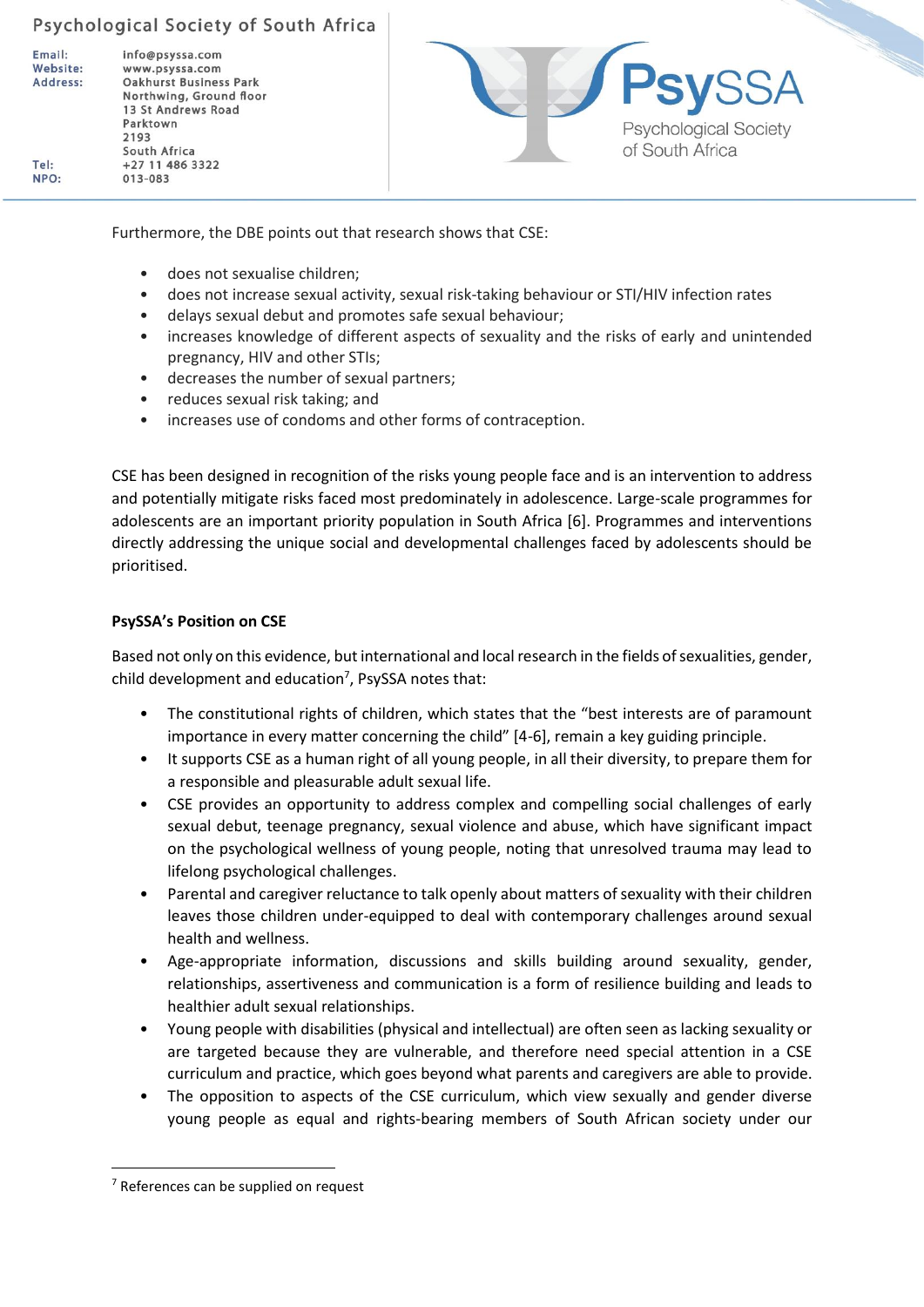Email: Website: Address:

Tel:

NPO:

info@psyssa.com www.psyssa.com **Oakhurst Business Park** Northwing, Ground floor 13 St Andrews Road Parktown 2193 South Africa +27 11 486 3322 013-083



Constitution, undermines this Constitution and is a rejection of the dignity of the rich diversity of South African citizens.

CSE will be co-ordinated and run in collaboration with The Department of Health (DOH) and Department of Social Development (DSD) under the Integrated School Health Programme (ISHP). The DBE notes that these partnerships are critical to ensuring that learners are linked to health and psychosocial services.

To this end, PsySSA calls on all psychologists and mental health practitioners to stand by the DBE's CSE curriculum and practice, and to offer the necessary support to young people, their parents and caregivers, teachers, school leaders and communities to promote sexual health and wellness in young people.

In conclusion, we note that we respect the rights of those who have genuine concerns about CSE (as parents, teachers and other concerned parties) to hold their views, but encourage them to familiarise themselves with the curriculum, the materials, the evidence on CSE, and the clear and responsible, scientifically driven assurances from the DBE, as we have done, before arriving at a position. While teachers should not be compelled to teach what they do not believe in, and parents views should be engaged with and respected, we believe engagement and addressing concerns as collective remains of the highest importance.

Prof Peace Kiguwa, SGD Dr Lynn Holmes, SEPSA

 $\Lambda$  th